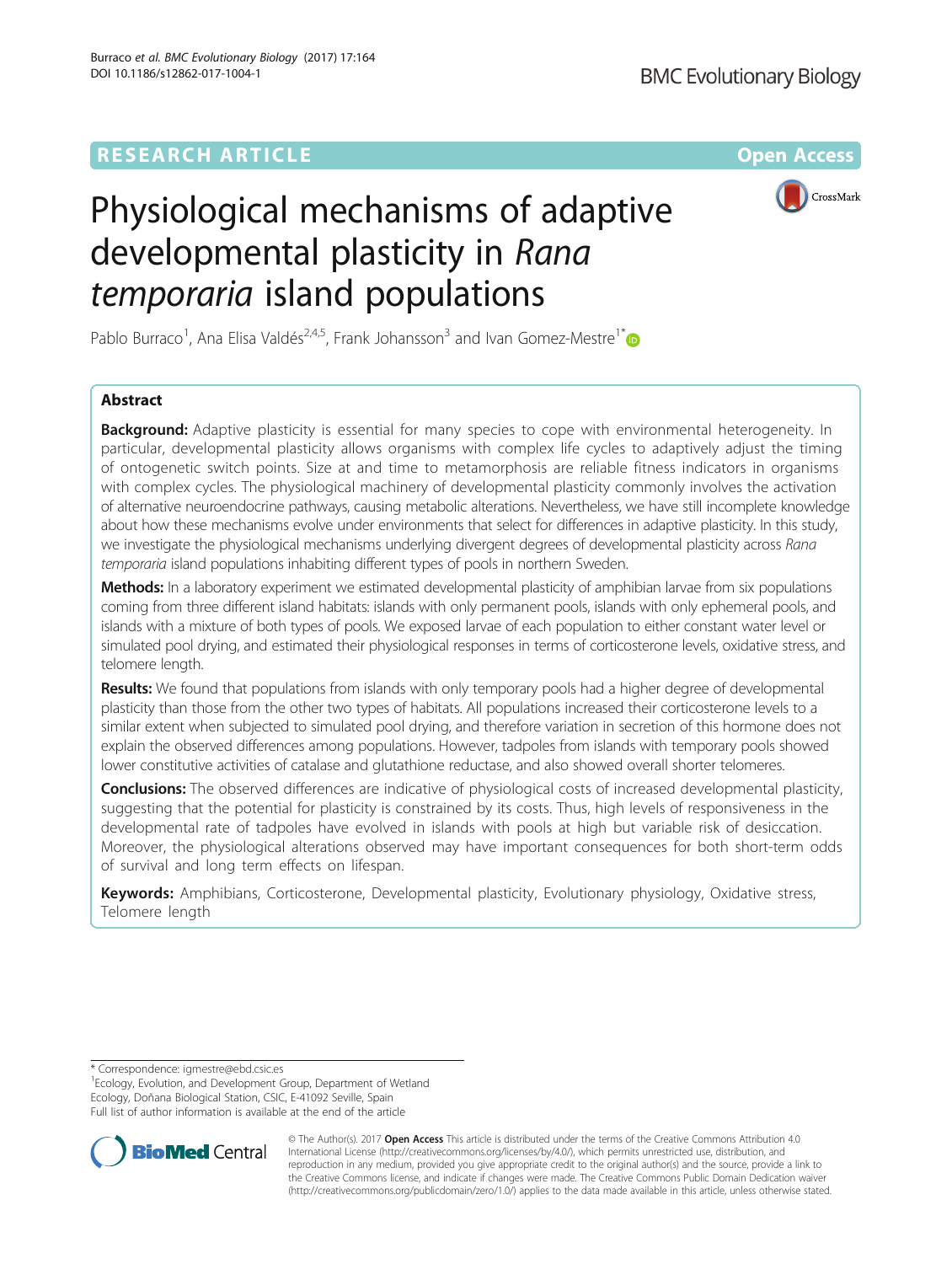## Background

Developmental plasticity occurs when an environmental input induces a lasting alteration in an organism's phenotype. Developmental plasticity is generally a nonreversible process and can modulate acclimation capacity (reversible plasticity) in later developmental-stages [[1\]](#page-8-0). Evolutionary benefits of adaptive developmental plasticity have been broadly assessed by both theoretical studies [\[2](#page-8-0)–[4\]](#page-8-0) and empirical approaches [\[5](#page-8-0), [6](#page-8-0)], reviewed in [\[7](#page-8-0)]. Theoretical studies argue that developmental plasticity can increase population viability and facilitate the maintenance of genetic variation in two main ways: reducing the effect of genetic drift by moderating bottlenecks and shielding genetic variants from selection [\[8, 9\]](#page-8-0). This shielding effect may slow down the response to selection [[10](#page-8-0)], but at the same time increases the odds of population persistence under environmental heterogeneity and preserves genetic variation hence granting a greater adaptive potential [\[9](#page-8-0), [10](#page-8-0)]. Because plasticity confers a higher capacity for surviving new or rapidly changing environments, it can facilitate divergence among populations [\[11](#page-8-0)–[13](#page-8-0)] and ultimately foster speciation [\[3](#page-8-0), [8](#page-8-0)], as both empirical and theoretical studies have shown.

Environmental heterogeneity affects the degree of adaptive developmental plasticity, as predicted by theory [[9, 14](#page-8-0)] and demonstrated empirically [[15](#page-8-0), [16\]](#page-8-0). Thus, heterogeneous environments are expected to select for highly plastic genotypes, whereas homogeneous environments would tend to reduce plasticity, especially if there are maintenance costs associated to such plasticity [[17](#page-8-0)–[19\]](#page-8-0). Populations diverging in the extent of their adaptive plastic responses as a consequence of selection under different environmental regimes would require qualitative or quantitative divergence in the mechanisms underlying phenotypic expression. The expression of alternative phenotypes relies on changes in gene expression [\[19, 20\]](#page-8-0) and/or changes in the regulation of physiological pathways [\[21\]](#page-8-0). Thus, understanding the physiological mechanisms regulating developmental plasticity is key to understand the origin of evolved differences among populations in contrasting environments [\[22](#page-8-0)–[24](#page-8-0)].

Developmental plasticity is particularly critical for amphibians because they are typically species with low vagility and high philopatry to highly variable habitats [\[25](#page-8-0)]. The majority of amphibians exhibit ancestral aquatic reproduction [\[26\]](#page-8-0) and breed in temporary water bodies where the larvae develop until metamorphosis. A major larval-stage risk is pool drying and amphibian larvae can often detect fluctuations in water level and accelerate development in response to decreased water levels to achieve an early metamorphosis [\[27, 28\]](#page-8-0). Theory predicts that populations exposed to more fluctuating hydroperiods would exhibit greater developmental plasticity since it would allow tadpoles to adjust the timing of metamorphosis accelerating development when ponds dry up or extending the larval period if ponds persist for longer. However, the evolution of developmental plasticity might be constrained by costs of maintaining and/or producing such responses and also limited by factors such as reduced genetic variation or the impossibility of developing appropriate phenotypic responses at all points throughout development [\[29](#page-8-0)–[31](#page-8-0)]. The populations of Rana temporaria on the Swedish islands are a paradigmatic example of the relationship between environmental heterogeneity and degree of adaptive plasticity [[17](#page-8-0)]. These populations were established between 70 and 800 years ago [\[32](#page-8-0)] by frogs migrating from the mainland [\[33\]](#page-8-0). The islands have rocky pools where the frogs breed. These pools vary greatly and consistently in depth and size among islands, and consequently vary in average pond duration, ranging from permanent to ephemeral [[17](#page-8-0)]. Over the last decade, several studies have analyzed the adaptive divergence in developmental rate among these R. temporaria populations. These studies have found signs of developmental canalization so that populations occupying islands with only ephemeral pools show overall faster developmental rates than populations from islands with permanent pools [\[34](#page-8-0)] while also showing reduced within-population genetic variation for developmental rate [\[34](#page-8-0)]. Moreover, island populations show marked differences in plasticity of their developmental rate [\[35](#page-8-0)] according to pond duration during the breeding season. In addition, [[36](#page-8-0)] found evidence of costs of developmental plasticity, although these were only noticeable for the most plastic populations [[36](#page-8-0)]. Faster developing populations were also found to express higher levels of thyroid hormone receptors (alpha and beta) and genes associated with higher metabolic activity [[20\]](#page-8-0). This is congruent with mechanisms of developmental acceleration found in other species, namely increased thyroid hormone and corticosterone levels [\[37](#page-8-0)].

Developmental acceleration in amphibians is mediated by neuroendocrine pathways, especially by the hypothalamic pituitary adrenal axis (HPA) [\[38](#page-8-0)]. The HPA-axis is activated by external environmental inputs such as decreased water height [[39\]](#page-8-0), ultimately resulting in increased corticosterone production, which together with thyroid hormone synergistically activate or repress nuclear target genes causing increased metabolic rate, and accelerated morphogenesis [\[38\]](#page-8-0). Prolonged corticosterone secretion enhances metabolism and development [\[40, 41\]](#page-9-0) but it can be at the cost of overproduction of toxic substances called reactive oxygen species (ROS) [[42\]](#page-9-0) that can inflict considerable cellular damage. Similarly, [\[43](#page-9-0)] found that bird species with faster development and smaller body size produced higher antioxidant enzymes. In our study, we expect that R. temporaria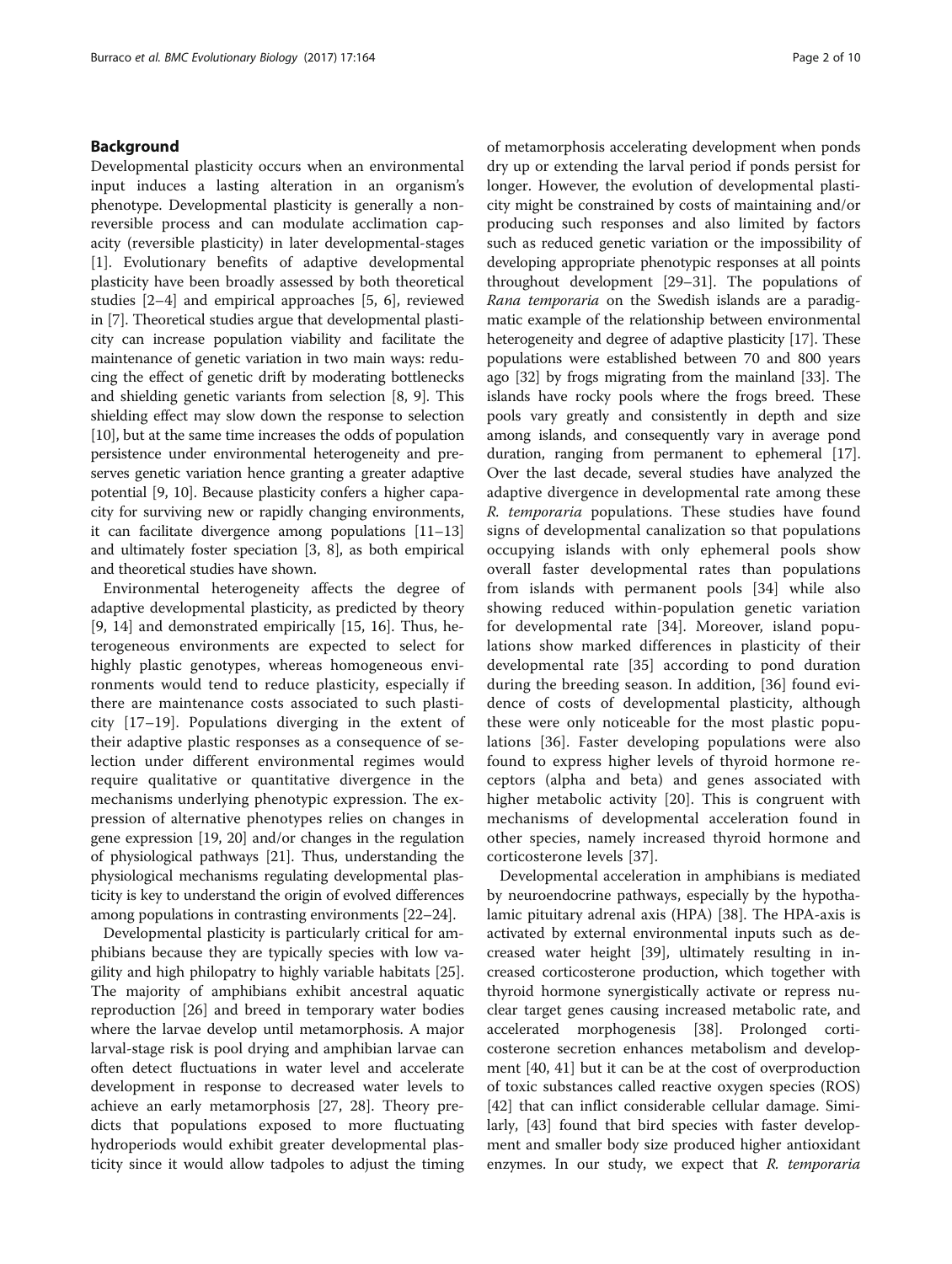populations exposed to divergent regimes of pool drying will show adaptive differences in developmental rate. These among-population differences in developmental plasticity would be explained by altered gene expression associated with adaptive changes in metabolic activity and rate of morphogenesis, which ultimately would involve divergent corticosterone and antioxidant levels.

High ROS production also results in DNA damage, of which telomere shortening is of great importance because of its association with life-history trade-offs and lifespan [[44, 45\]](#page-9-0). Telomeres are non-coding tandem repeat sequences of the terminal regions of the chromosomes with high G-C strand asymmetry [[46\]](#page-9-0). Telomeres are determinants of cell senescence and are also involved in chromosome stability by avoiding chromosome fusion [[47\]](#page-9-0). Telomere replication occurs via reverse transcriptase telomerase that adds telomeric repeats to 3′ overhang. However, telomere ends shorten over time after each cell division until critical telomere length is reached and initiates apoptosis, or programmed cell death [\[48](#page-9-0)]. Enhanced telomere abrasion has been described as a consequence of compensatory growth and developmental acceleration [\[49\]](#page-9-0), mainly as a direct consequence of oxidative damage. In the wild, telomere shortening studies are principally focused on ageing [\[50, 51](#page-9-0)] and body condition quantification [\[52, 53\]](#page-9-0). However, only a few evolutionary studies include telomeres as a mechanism under selection even though telomere shortening correlates with numerous variations in life-history traits [\[54](#page-9-0)], and most of these studies have been conducted on humans [\[55](#page-9-0)–[57\]](#page-9-0).

Here we examine whether adaptive differences in developmental rate among R. temporaria populations are associated with changes in corticosterone levels, oxidative stress, and telomere length. We expected highly plastic populations to increase their corticosterone levels to a greater extent in response to pond drying than less plastic populations. We also hypothesized that populations with high developmental plasticity may pay a cost of maintaining such plastic ability in terms of higher constitutive levels of corticosterone and oxidative stress, and likely shorter telomeres, compared with less plastic populations.

## Methods

## Study area and field sampling

We studied the physiological consequences of adaptive divergence in developmental rate of Rana temporaria tadpoles from six islands located in the Gulf of Bothnia (Umea, Sweden) in a 10 km section of the coastline. The size range of the islands is between 9 and 38 ha. Frogs breed in water filled pools created by rocky depression on these islands. The pools on the islands differ in their water permanence such that some have ephemeral pools, other permanent pools, and others have a mixture of permanent and ephemeral pools. There is no relationship between predator abundance and life history traits among pools on these islands [[32\]](#page-8-0), and consequently pond duration seems to be the main environmental factor determining larval development in this system.

On 5 May 2014 we collected between 2 and 4 clutches from each of six islands. We separated the islands into three type of habitats according to their pool characteristics: two had only permanent pools (Storhaddingen 63° 40′N, 20° 25′ E, four clutches; Lillhaddingen 63° 40′N, 20° 24′E, two clutches), two only ephemeral pools (Sävar-Tärnögen 63° 45′N, 20° 36′E, four clutches; Ålgrundet 63° 41′N, 20° 25′E, two clutches) and two a mixture of permanent and ephemeral pools (Petlandsskär 63° 39′N, 20° 24′E, three clutches; Bredskär 63° 39′N, 20° 18′E, three clutches). Clutches were raised until Gosner stage 25 [\[58](#page-9-0)] separately in 1 L plastic containers  $(9.5 \text{ cm} \times 9.5 \text{ cm}$ , height 10 cm) filled with 500 mL of reconstituted soft water (see [[59](#page-9-0)] for details) in a climatic chamber at 14 °C and a light: dark cycle of 18 h: 6 h simulating natural photoperiod conditions.

#### Experimental setup

One week after egg sampling tadpoles reached the freefeeding stage and started to swim actively (Gosner stage 25). At that time, 12 tadpoles per clutch (six tadpoles per treatment) for a total of 216 experimental units were individually transferred to 1 L containers filled with 750 mL of reconstituted soft water, where each tadpole was haphazardly assigned to an experimental treatment, i.e. constant water level or simulated pool drying. We renewed water every 4 days and tadpoles were fed ad libitum with lightly boiled spinach on each day of water change [[60](#page-9-0)]. Containers were placed on shelves in a random order with respect to treatment and island in a walk-in climate chamber. Temperature and light were set to 22 °C and to 18 h: 6 h of light: dark. The experiment included a water level factor with two levels: constant water and simulating pool drying conditions. In the simulating pool drying treatment we decreased the initial water volume of 750 mL (10 cm) by 33% at each water change starting on day 5 until day 25, keeping the water volume constant at 66 mL (1 cm depth) afterwards. Water temperature did not differ significantly between treatments despite the differences in water level. The experiment ended when tadpoles reached Gosner stage 42 (front legs visible). We monitored tadpoles twice a day (09.00 and 21.00) to check for metamorphs. At this stage tadpoles were photographed to determine their length using ImageJ (version 1.47 t), and were weighed on a high precision balance to the nearest 0.1 mg. Clutch size from each island population varied between 2 and 4 (see Additional file [1](#page-7-0)).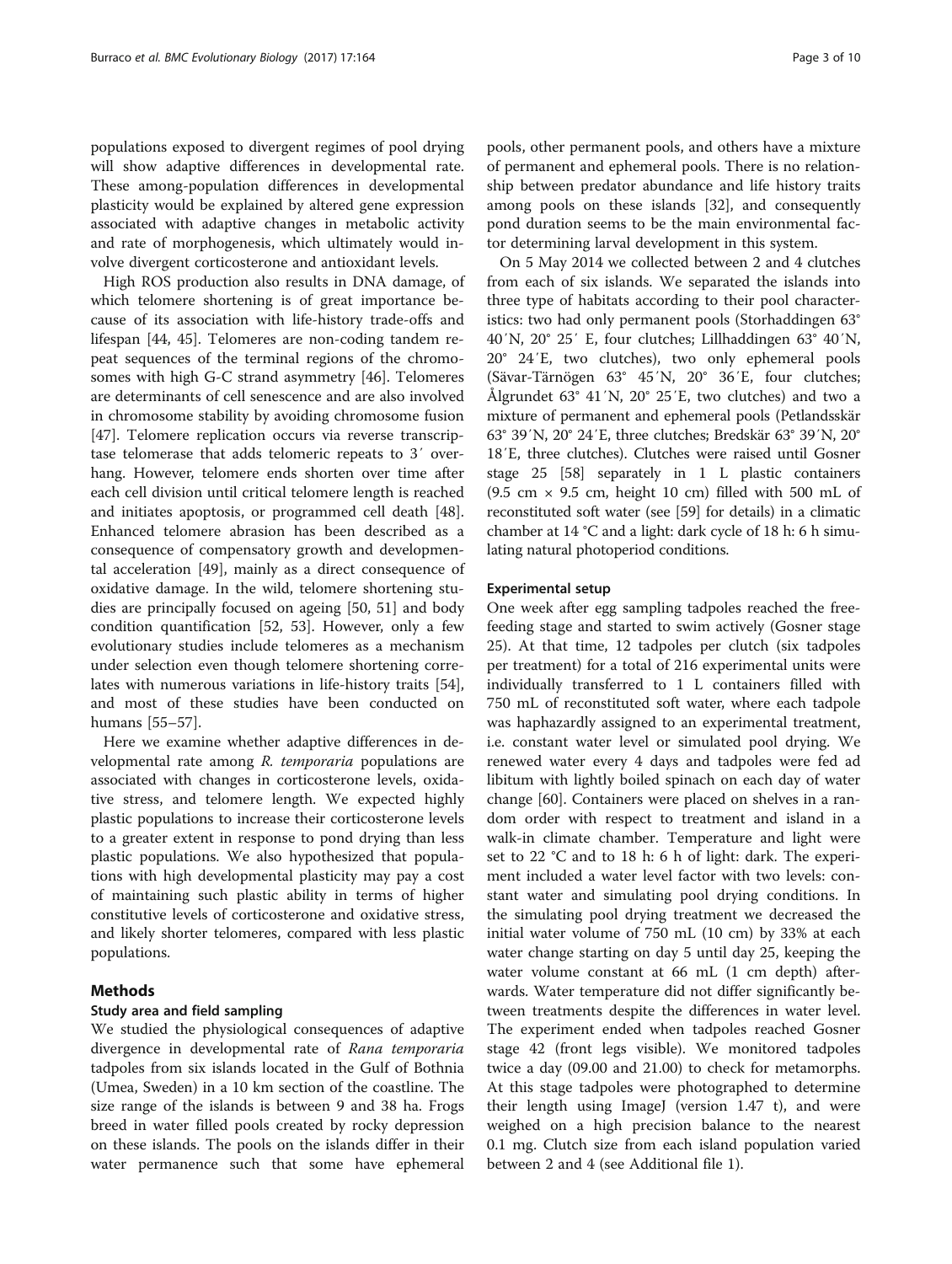## Tissue collection

Tadpoles at 42 Gosner were euthanized by immersion in a buffered solution of MS-222. A portion of muscle from the tadpoles' tail was removed with a surgical blade and preserved at −20 °C for telomere analyses. The rest of the tail was snap frozen in liquid nitrogen and preserved at −80 °C until corticosterone assays were conducted. The rest of the body was also snap frozen for oxidative stress assays.

## Corticosterone assay

Corticosterone content was determined in tails (50– 60 mg) collected from tadpoles at 42 Gosner Stage. Tissue was homogenized with an Ultraturrax TP18/10 (Hanke & Kunkel; IKA-Werk) during 30 s and the hormone was extracted following an organic phase extraction with 1 mL ethyl acetate during 30 min at 4 °C and continuous shaking. Samples were then centrifuged at 5000 rpm during 15 min and a known volume of the supernatant was taken and evaporated in a speedVac. Dried elutes were re-suspended in a final volume of 120 μL of the assay buffer provided with the enzymoinmunoassay kit supplemented with ethanol (<5% of final volume) to aid the re-suspension of steroids. We assayed each sample in duplicate (50 μL per sample) for corticosterone determination through specific enzymoinmunoassays (Arbor Assays, K014-H1/H5). The corticosterone antibody has low cross-reactivities to cortisol (0.38%), 11-desoxycorticosterone (12.3%), or progesterone (0.24%). The efficiency of the extraction was checked by spiking several aliquoted samples with 100 pg of exogenous corticosterone prior to extraction and comparing them to the non-spiked aliquotes. Recovery of exogenous corticosterone was never lower than 96%. The lowest point in the corticosterone standard curve was 2.29 pg/mL. To test for assay precision and variability, we determined the coefficient of variation (CV%) for intraand inter-assay variation. Intra-assay variation was 8.74%. Inter-assay variation was 13.23% in the highest point of the standard curve and and 6.86% in the lowest point  $(n = 8$  assays in both cases). The intra-sample correlation coefficient was 0.97. Corticosterone concentration was calculated from the %B/B0 curve by using the 4PLC fitting routine and following the online tool from [[61](#page-9-0)].

## Oxidative stress assay

We quantified the activity of three antioxidant enzymes (catalase, glutathione peroxidase, and glutathione reductase). We also quantified malondialdehyde (MDA) concentration, a product formed during lipid peroxidation, total glutathione  $(GSH_t)$  and the ratio of oxidized to reduced glutathione (GSH/GSSG ratio). After evisceration, tadpoles were individually homogenized with a Miccra homogenizer (Miccra D-1) at 35,000 rpm in a buffered solution to inhibit proteolysis (1:4; w:v; [[62\]](#page-9-0)). The homogenates were centrifuged at 14,000 rpm for 30 min at 4 °C and the resulting supernatants were aliquoted into six 0.6 mL tubes and cryopreserved at −80 °C. We determined total protein content by standard Bradford's procedure [[63](#page-9-0)]. The coefficient of variation in total protein determinations between duplicated samples was on average 4.27%.

Catalase (CAT) catalytic activity was indirectly quantified following [[64\]](#page-9-0). According to this protocol, potassium permanganate  $(KMnO<sub>4</sub>)$  was used as an oxidizing agent that reacts with the catalase substrate hydrogen peroxide  $(H_2O_2)$  giving a red color that can be read at 480 nm 5 min after  $KMnO<sub>4</sub>$  was added. We used commercial catalase (SIGMA – 60,634) for standard curves preparation. The coefficient of variation between duplicated samples was on average 3.26%. The intra-sample correlation coefficient was 0.95. Glutathione peroxidase (GPX) activity was quantified following the protocol developed by [[65\]](#page-9-0). An excess of glutathione reductase (GR) reduces continually with NADPH the oxidized glutathione (GSSG) producing a constant level of reduced glutathione (GSH). We estimated NADPH oxidation spectrophotometrically at a wavelength of 340 nm. The coefficient of variation between duplicated samples was on average 2.12%. The intra-sample correlation coefficient was 0.88. GR activity was determined assessing the decrease in absorbance at 340 nm due to NADPH oxidation [[66\]](#page-9-0), and assays showed an average coefficient of variation between duplicated samples of 2.74%. The intra-sample correlation coefficient was 0.96. Lipid peroxidation was determined according to [\[67\]](#page-9-0) by measuring MDA concentration. MDA is one product of the lipid peroxidation that reacts with thiobarbituric acids, generating a red product that absorbs at 535 nm. We quantified MDA concentration in nmol / mL by measuring optical density of each sample and then subtracting the blank values and comparing with the calibration curve. The coefficient of variation between duplicated samples was on average 3.93%. The intra-sample correlation coefficient was 0.95. Total glutathione  $(GSH_t)$  was determined following [[68\]](#page-9-0). Homogenates were diluted (1:10, w:v) and homogenized in a stock buffer solution (0.01 M PBS and 0.02 M EDTA). Three working solutions were prepared from the same stock buffer as follows: (a) 0.03 mM of NADPH, (b) 6 mM 5,5′-Dithiobis(2-nitrobenzoic acid) (DNTB), and (c) 50 units of GR/mL. Solution a and b were mixed using a ratio of 7:1 (A:B) and then 160 μL of this mixture was added to 40 μL of supernatant. After 15 s, 20  $\mu$ L of the solution C were added and absorbance was read at 405 nm after 30 and 60 s. Total concentration of glutathione was determined by comparing changes in absorbance between the two readings, according to a standard curve generated by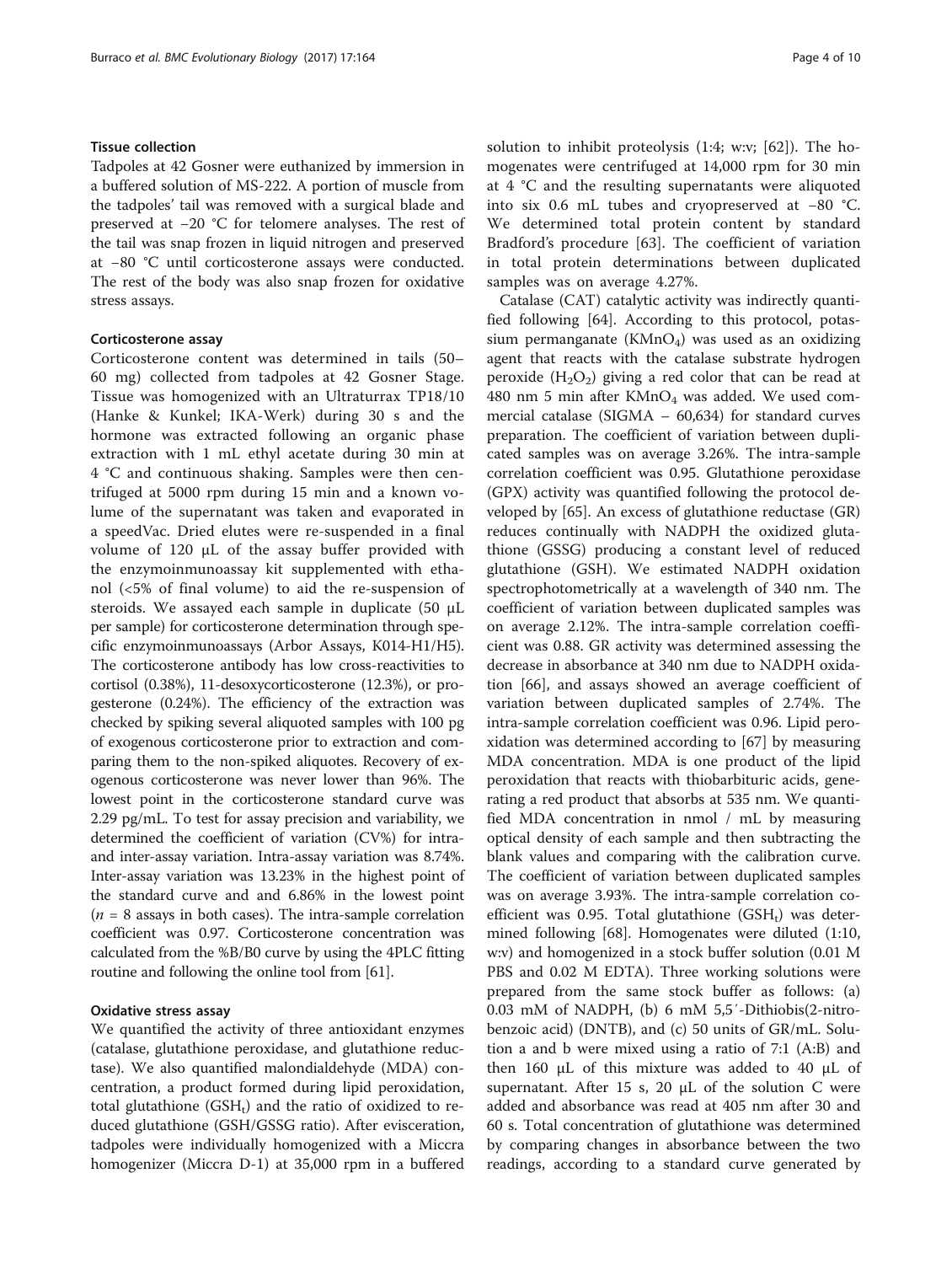serial dilutions of glutathione from 1 nM to 0.031 nM. The repeatability was 90.3% ( $n = 10$  samples).

#### Relative telomere length quantification

Genomic DNA for telomere measurements was isolated using a high-salt DNA extraction protocol on a portion of tail muscle. All determinations were made from muscle tissue to avoid confounding differences between tissues in telomere length [[69](#page-9-0), [70\]](#page-9-0). Relative telomere length assays were performed using quantitative PCR (qPCR) following the protocol developed by [\[70](#page-9-0)] and calculated as the ratio of telomere repeats to a single-copy gene (T/S ratio; [\[71\]](#page-9-0)). As a single copy gene we used glyceraldehyde-3-phosphate dehydrogenase (GAPDH, GenBank accession no. AF255390). Forward and reverse sequences of primers used to amplify GAPDH were 5- AACCAGCCAAGTACGATGACAT-3′ (GAPDH-F) and 5′-CCATCAGCAGCAGCCTTCA-3′ (GAPDH-R), respectively. Forward and reverse primers of the target gene were 5′CGGTTTGTTTGGGTTTGGGTTTGGGTTTG GGTTTGGGTT-3′ (Tel1b) and 5′-GGCTTGCCTTAC CCTTACCCTTACCCTTACCCTTACCCT-3′ (Tel2b), respectively. We performed qPCR in two separate plates for GAPDH and telomere genes by adding 20 ng of genomic DNA from each sample. The set of primers used (Tel1b/ Tel2b and GAPDH-F/GAPDH-R) was at an initial concentration of 900 nM containing 10 μL of Brilliant SYBR Green QPCR Master Mix (Roche) in a final volume of 20 μL. PCR protocol consisted of 10 min at 95 °C followed by 30 cycles of 1 min at 56 °C and 1 min at 95 °C for telomere fragment amplification, and 10 min at 95 °C followed by 40 cycles of 1 min at 60 °C and 1 min at 95 °C for GADPH fragment. We conducted qPCRs on a LightCycler 480 (Roche) and we tested the efficiency of each plate by performing a control standard curve by serially diluting a pool of samples from the different treatments and islands in triplicate (160, 40, 10, 2.5 and 0.66 ng of DNA per well). We calculated the cycle threshold  $(C_t)$  value of each sample for each plate. Threshold is the basal level of fluorescence.  $C_t$  is defined as the number of cycles needed to detect a signal above the threshold. All samples were run in duplicate and relative telomere length was calculated following the formula [\[72\]](#page-9-0):

$$
T/S\;ratio=\Big[(E_{\text{telomere}})^{\Delta C}\frac{\text{telomere (control-sample)}}{\text{t}}\Big]/\ \Big|/\Big(E_{\text{GAPDH}}\Big)^{\Delta C}\frac{\text{GAPDH (control-sample)}}{\text{t}}\Big|
$$

where  $E_{\text{telomere}}$  is the qPCR efficiency of telomere fragment; E<sub>GAPDH</sub> is the qPCR efficiency of the GAPDH fragment;  $\Delta C_t$  telomere is the  $C_t$  deviation of control – sample of the telomere (target gene) fragment;  $\Delta C_t$ GAPDH is the  $C_t$  deviation of control – sample of reference of GADPH (gene of reference) fragment. The

coefficient of variation for duplicated samples was 0.65% on average for GAPDH assays and 1.36% for telomere assays. The intra-sample correlation coefficient was 0.90 and 0.86 for the telomere and GAPDH assays, respectively.

## Statistical analyses

Statistical analyses were conducted in R, version 3.3.1 (R Development Core Team). We checked whether residuals followed normal distributions conducting Kolgomorov-Smirnov tests ("lillie.test" in "nortest" package, version 1.0–2). We also tested for homoscedasticity using Barlett's tests with the function "bartlett.test" ("car" package; version 2.0–22). We fitted linear and generalized mixed effect models using "lmer" function for normal data and "glmer" for nonnormal data (package "lme4"; version 1.1–7). We used water level (constant or simulated pool drying) and island habitat as fixed factors, and included clutch nested within island as random factors in the models. We used likelihood ratio tests to determine the significance of each predictor. Days to metamorphosis, corticosterone, GPX, GR, GSH, and telomere data were log-transformed to meet parametric assumptions. We estimated growth rate as log (body mass at 42 Gosner stage) – log (days to reach 42 Gosner stage). Intraclass correlation coefficients were calculated using "ICCest" function ("ICC" package; version 2.3.0).

#### Results

Survival was very high throughout the experiment (93.05%) and we found no significant differences between treatments, clutches, or island habitats.

Simulated pool-drying induced accelerated development in *R. temporaria* larvae ( $\chi^2$  = 58.05, *P* < 0.001; Fig. [1a](#page-5-0)), but the degree of response differed among island habitats as indicated by a significant island habitat by water level interaction ( $\chi^2$  = 6.73, P = 0.035; Fig. [1a\)](#page-5-0). Tadpoles from islands with only ephemeral pools showed the highest developmental plasticity since they reduced the time to metamorphosis by 8.13% on average, compared to tadpoles from islands with both pool-drying regimes and with only permanent pools, which accelerated their development by 4.40% and by 4.57% on average, respectively. Pool drying decreased larval growth rate by an average of 12.03% ( $\chi^2$  = 42.39, *P* < 0.001; Fig. [1b](#page-5-0)). However, we did not find differences in growth rate among island habitats  $(\chi^2 = 0.49, P = 0.784)$  or in the interaction between island habitat and water level ( $\chi^2$  = 1.99, *P* = 0.390; Fig. [1b\)](#page-5-0). Also, pool drying decreased snout-to-vent length of the emerging metamorphs ( $\chi^2$  = 51.01, *P* < 0.001), but we did not find differences in length among island types ( $\chi^2$  = 0.31,  $P = 0.856$ ) or in the interaction between island type and water level ( $\chi^2$  = 2.15, *P* = 0.341).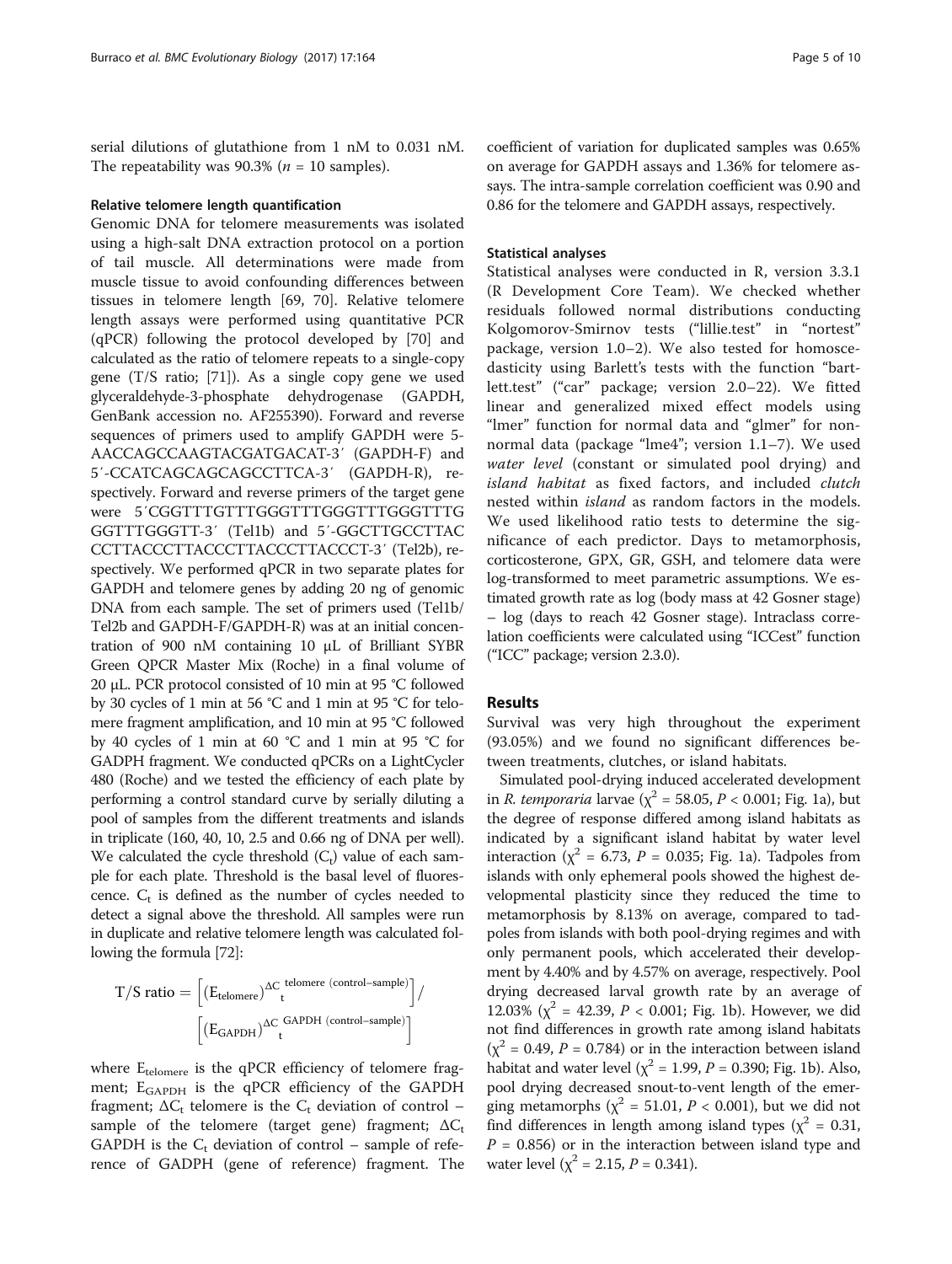<span id="page-5-0"></span>

Simulated pool desiccation induced endocrine responses in R. temporaria tadpoles, indicated by increased corticosterone levels by an average 25.48%  $(x^{2} = 8.71, P = 0.003;$  Fig. S1 in Additional file [2\)](#page-7-0). However, we did not find significant differences between island habitats or their interaction with water level (all  $P > 0.110$ ; Fig. S1 in Additional file [2\)](#page-7-0).

We also found alterations in antioxidant responses of the different populations in relation to water level. CAT activity decreased by 9.14% on average in tadpoles responding to pool drying ( $\chi^2$  = 3.84, P = 0.049; Fig. 2a). Island habitat also affected CAT activity ( $\chi^2$  = 6.56,  $P = 0.038$ ; Fig. 2a) so that it was 11.21% and 16.86% lower in tadpoles from islands with ephemeral pools than in tadpoles from islands with both types of pools or with permanent pools, respectively. CAT levels were not affected by the interaction between pool drying and island habitat ( $\chi^2$  = 4.37, P = 0.112; Fig. 2a). Pool drying seemed to induce a slight increase in GPX levels, but the effect was not significant ( $\chi^2$  = 2.84 *P* = 0.092; Fig. S2 in



Additional file [2\)](#page-7-0). Neither island habitat nor its interaction with pool drying significantly affected GPX levels  $(\chi^2 = 3.25, P = 0.197, \text{ and } \chi^2 = 0.01, P = 0.996, \text{ respec-}$ tively; Fig. S2 in Additional file [2\)](#page-7-0). Pool drying did not alter GR levels ( $\chi^2$  = 2.371, P = 0.124; Fig. 2b). However, we found marginally non-significant differences between island habitats ( $\chi^2$  = 5.78, P = 0.056; Fig. 2b). Tadpoles from islands with only ephemeral pools and from islands with both types of pools showed lower constitutive GR levels than tadpoles from permanent pools (6.26% and 7.84% lower GR levels on average, respectively). We did not find differences in the interaction between pool drying and island habitat in GR levels  $(\chi^2 = 1.18, P = 0.555; Fig. 2b).$ 

We found that alterations in antioxidant enzymatic activity were not necessarily associated with cellular oxidative damage, since MDA values were not affected by pool drying, and showed no differences among island habitats, or their interaction (all  $P > 0.109$ ; Fig. S3 in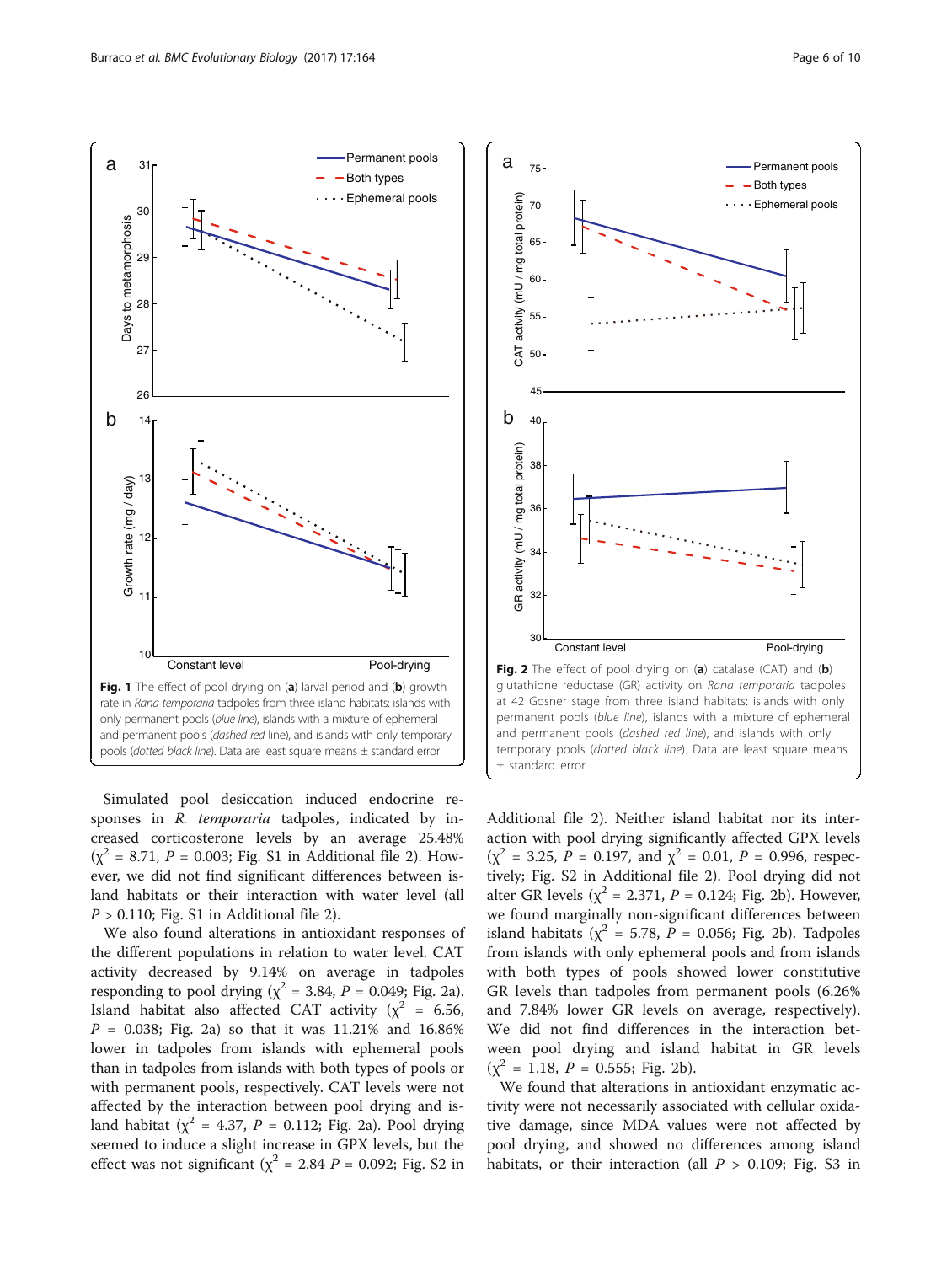Additional file [2](#page-7-0)). Decreased water level resulted on average in 17.31% lower GSH<sub>t</sub> values ( $\chi^2$  = 9.49,  $P = 0.002$ ). Levels of GSH<sub>t</sub> was unaltered by either island habitat or the island habitat by water level interaction  $(\chi^2 = 1.90 \ P = 0.386 \text{ and } \chi^2 = 4.69, P = 0.096, \text{ respec-}$ tively; Fig. S4 in Additional file [2](#page-7-0)). The ratio of reduced to oxidized glutathione (GSH/GSSG ratio) was not affected by pool drying ( $\chi^2$  = 3.16, P = 0.076; Fig. S5 in Additional file [2\)](#page-7-0), and showed no differences among island habitats ( $\chi^2$  = 2.54, *P* = 0.281; Fig. S5 in Additional file [2\)](#page-7-0), or their interaction ( $\chi^2$  = 0.36, *P* = 0.833; Fig. S5 in Additional file [2\)](#page-7-0).

Relative telomere length was not affected by water level treatment ( $\chi^2$  = 0.01, P = 0.923; Fig. 3), but it varied significantly among island habitats ( $\chi^2$  = 6.078, P = 0.048; Fig. 3). Tadpoles from ephemeral pools showed on average 22.31% shorter relative telomere length than tadpoles from permanent pools, and 19.89% shorter relative telomere length than tadpoles from semi-permanent pools. The interaction between relative telomere length and water level was not significant ( $\chi^2$  = 1.46,  $P = 0.482$ ; Fig. 3).

Relative telomere length and  $GSH_t$ , did not correlate with duration of larval period or growth rate (all  $P > 0.110$ ). We found, however, a slight negative correlation between GSH/GSSG ratio and larval period  $(R<sup>2</sup> = 0.089; P = 0.019).$ 

## **Discussion**

Reaction norms can evolve under selection in divergent environmental regimes if plasticity confers adaptive value to individuals developing alternative phenotypes,



from three island habitats: islands with only permanent pools (blue line), islands with a mixture of ephemeral and permanent pools (dashed red line), and islands with only temporary pools (dotted black line). Data are least square means ± standard error

but also if costs of plasticity select for less plastic genotypes in less variable environments [[2, 3](#page-8-0), [17](#page-8-0)]. Here we found evidence for divergence among Rana temporaria populations in their ability to accelerate development in response to decreased water level in accordance with the predominant pool drying regimes. The studied populations have been estimated to experience a small degree of neutral genetic differentiation [[33](#page-8-0)], although Fst estimates could have been biased downwards due to high heterozygosity of the markers used [\[73](#page-9-0), [74\]](#page-9-0) and hence population differentiation may be greater than previously thought. Populations from islands with only ephemeral pools showed the greatest capacity for developmental acceleration in response to pool drying. This indicates that selection on the regulation of developmental rate under different flooding regimes has resulted in increased plasticity in these populations (genetic accommodation), not in canalized fast development or genetic assimilation [[2,](#page-8-0) [75](#page-9-0)]. We suspect that such a steep reaction norm is derived within the species, but phylogenetic reconstructions of the ancestral state of plasticity for these populations would be required to resolve the polarity of the changes in our Rana temporaria populations. Selection for rapid larval development can result in canalized fast development and loss of plasticity [[20,](#page-8-0) [76](#page-9-0)]. In our study, populations inhabiting islands with ephemeral pools have evolved greater developmental plasticity. Our results differ somewhat from a previous study on this system [[17\]](#page-8-0), where islands with both types of pools showed higher plasticity. This discrepancy can be a consequence of broader than expected interannual variability in pool duration [\[17](#page-8-0)], among-population variation in costs of plasticity maintenance [[30\]](#page-8-0), and/or stochastic effects of sampling different genotypes over different years.

The mechanisms underlying developmental acceleration in amphibians are well known, and rely on activation of the hypothalamic-pituitary-axis [\[27](#page-8-0), [38](#page-8-0)]. This neuroendocrine activation in amphibians results in higher thyroid hormone and corticosterone levels, which enhance cell replication rate [\[54](#page-9-0)] and morphogenesis [[38\]](#page-8-0). We observed that larvae from all populations increased corticosterone levels to a similar extent (around 25%) when facing decreased water levels. Such upregulation of corticosterone explains the ability of these populations to accelerate development, but does not reflect the observed among-population differences in their degree of plasticity. In contrast, the activity of antioxidant enzymes varied significantly among populations, which would suggest that populations under divergent environments evolved metabolic differences resulting in different levels of ROS production. In this case, highly plastic Rana populations showed lower constitutive levels of both CAT and GR enzymes than less plastic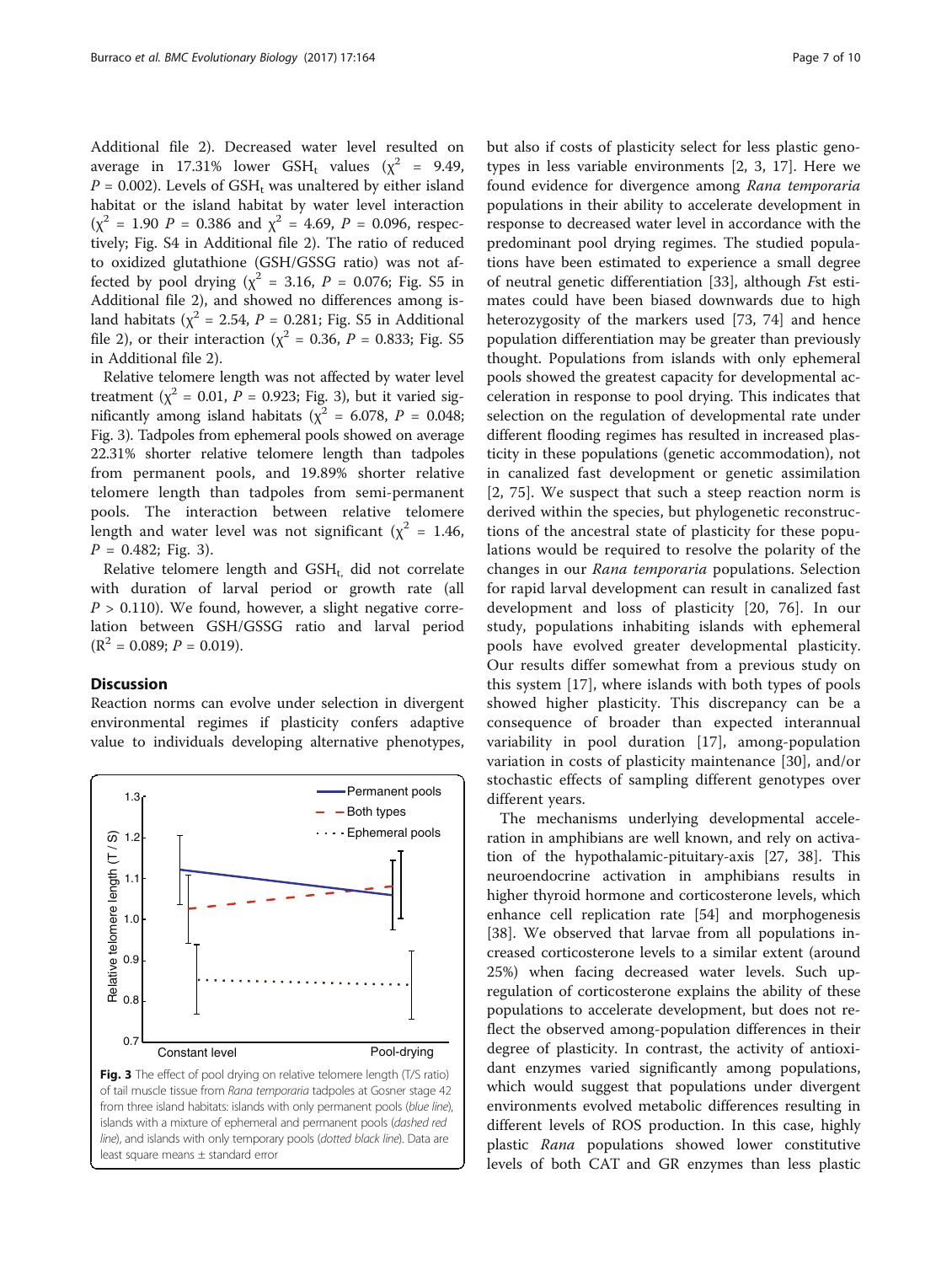<span id="page-7-0"></span>populations. CAT transforms hydrogen peroxide to water and oxygen whereas GR reduces glutathione disulfide to the sulfhydryl form of glutathione, both processes being essential in protecting cells from oxidative damage. Low enzymatic levels are associated with low production of ROS, but also with exhaustion of the enzymes as a result of oxidative stress via toxic substances or ROS production [[77](#page-9-0)–[79\]](#page-9-0). In addition, [[20](#page-8-0)] found an increase in the gene transcript of catalase in tadpoles facing pool drying. Levels of catalase transcript were higher in populations that developed faster, supporting the idea of exhausted levels of these enzymes in populations permanently exposed to pool drying conditions. Thus, lower activities of CAT and GR might indicate an enzymatic inactivation caused by an excess of ROS produced during developmental acceleration [\[45, 80](#page-9-0)]. However, the absence of among-population differences in MDA or GSH levels do not fully support these conclusions since it indicates a lack of intense lipid peroxidation or antioxidant responses. Therefore, an alternative explanation might be that selection favored individuals that maximized ROS production when they experienced higher metabolic rates, hence showing lower antioxidant activity [[81](#page-9-0), [82\]](#page-9-0).

Telomere length varied among populations adapted to different pool-drying regimes by evolving different extents of developmental plasticity. This is a novel and intriguing finding and it may help to understand the implications of developmental plasticity to lifespan and fitness. Telomere shortening occurs after each cell replication so that telomeres usually shorten with age [[83](#page-9-0), [84](#page-9-0)]. However, telomere shortening is also linked to increased metabolism [[54\]](#page-9-0), particularly to oxidative stress originated during intense cell respiration [\[54, 85](#page-9-0)]. In wild populations, telomere shortening has also been described as a predictor of mortality [\[86\]](#page-9-0), reproductive costs [[87](#page-9-0)] or the impact of infections [[88\]](#page-9-0). Therefore, telomere shortening can result a reliable indicator of the biological age of individuals [\[86](#page-9-0)]. In our experiment, antioxidant responses observed in Rana populations from islands with only ephemeral pools suggest a high ROS production derived from intense metabolism, which is associated with the attrition of telomeres. Thus, based on our oxidative stress and telomere length determinations, we would expect accelerated development to bear the consequence of reduced lifespan and hence possibly reduced fitness. Among-population differences in telomere length have been associated to trans-generational effects of male age at reproduction due to a progressive elongation of telomeres in sperm with age [[89](#page-9-0)–[91\]](#page-9-0). Analogous maternal age effects have not been found [\[90\]](#page-9-0). Parental exposure to stressful conditions is also relevant to inheritance of telomere length, although these processes remain poorly understood [\[92](#page-9-0)]. In our study, shorter telomeres in tadpoles from islands with only ephemeral pools might be

related to early age of first reproduction of males, which could be a long-term consequence of accelerated development against pool drying. However, further empirical studies will elucidate underlying mechanisms in telomere inheritance. Evaluations of telomerase activity and long-term studies testing the effects of parental telomere shortening on life-history traits of offspring will help to understand telomeric dynamic across generations.

Physiological differences among populations found in this study suggest that increased developmental plasticity may be associated with metabolic alterations that compromise the health and lifespan of individuals, as populations differed in antioxidant enzymes activity and length of terminal chromosomal regions. Reduced individual lifespan could have cascading demographic effects on population viability, although this remains to be explored.

## Conclusions

In sum, populations evolving in contrasting environments showed divergent levels of developmental plasticity and associated oxidative stress and telomere length variation, despite the slight neutral genetic differentiation previously described. These results emphasize the importance of including physiological measurements in the study of phenotypic plasticity, in order to be able to understand the underlying mechanisms of particular evolutionary and ecological processes.

## Additional files

[Additional file 1:](dx.doi.org/10.1186/s12862-017-1004-1) Raw data obtained during the study and used in statistical analyses. (XLSX 114 kb)

[Additional file 2:](dx.doi.org/10.1186/s12862-017-1004-1) Supplementary figures and corresponding legends. (PDF 501 kb)

#### Abbreviations

CAT: Catalase; GPx: Glutathione peroxidase; GR: Glutathione reductase; GSH/ GSSG ratio: Reduced/oxidized glutathione ratio; GSH<sub>t</sub>: Total glutathione; GSSG: Oxidized glutathione; MDA: Malondialdehyde; qPCR: Quantitative PCR

#### Acknowledgments

We thank G. Orizaola, B. Dijk, and A. Ritcher-Boix for assistance in animal husbandry, M. Taves (University of British Columbia) for his assistance in corticosterone analysis, and F. Miranda and O. García (Ecophysiology laboratory of Doñana Biological Station) for assistance in the oxidative stress and telomere analysis.

#### Funding

This study was funded by Ministerio de Economía y Competitividad (grant CGL2012–40044). P.B. is supported by fellowship F.P.U.-AP2010–5373 and by the travel scholarship Est13/00128 from Ministerio de Educación. We acknowledge support of the publication fee by the CSIC Open Access Publication Support Initiative through its Unit of Information Resources for Research (URICI).

#### Availability of data materials

All data analysed during this study are included in the Additional file 1.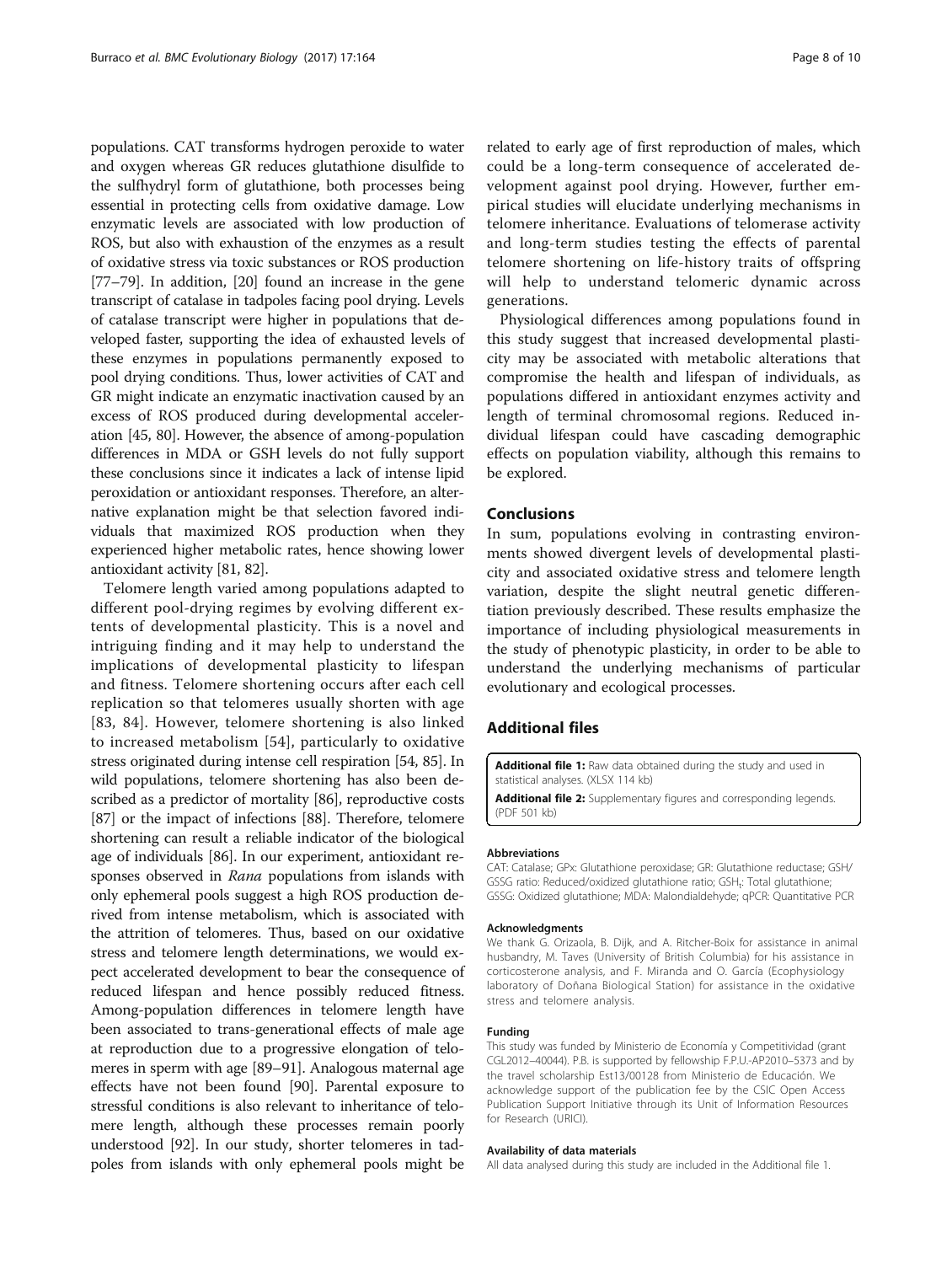#### <span id="page-8-0"></span>Authors' contributions

P.B., F.J., and I.G.M. designed de experiment. F.J. collected the egg clutches, P.B. carried out the experiment, A.E.V. conducted the corticosterone assays, P.B. conducted the statistical analyses, P.B. and I. G.-M. wrote the manuscript with helpful inputs from F.J. and A.E.V. All authors read and approved the final manuscript.

#### Ethics approval

This study was approved by the Animal Bioethics Committee from Doñana Biological Station (#12-53\_Gomez) and all procedures performed involving the animals were in accordance with the ethical standards of the department and were approved by the Swedish Board of Agriculture (C21/14).

#### Consent for publication

Not applicable.

#### Competing interests

The authors declare that they have no competing interests.

### Publisher's Note

Springer Nature remains neutral with regard to jurisdictional claims in published maps and institutional affiliations.

#### Author details

<sup>1</sup> Ecology, Evolution, and Development Group, Department of Wetland Ecology, Doñana Biological Station, CSIC, E-41092 Seville, Spain. <sup>2</sup>Department of Organismal Biology, Physiological Botany, Uppsala University, SE-75651 Uppsala, Sweden. <sup>3</sup>Department of Ecology and Genetics, Uppsala University, SE-75236 Uppsala, Sweden. <sup>4</sup>Department of Ecology, Environment and Plant Sciences, Stockholm University, SE-10691 Stockholm, Sweden. <sup>5</sup>Department of Ecology, Environment and Plant Sciences, Stockholm University, SE-10691 Stockholm, Sweden.

## Received: 17 March 2017 Accepted: 21 June 2017 Published online: 07 July 2017

#### References

- Beaman JE, White CR, Seebacher F. Evolution of plasticity: mechanistic link between development and reversible acclimation. Trends Ecol Evol. 2016;31:237–49.
- 2. West-Eberhard MJ. Developmental plasticity and evolution. Oxford: Oxford University Press; 2003.
- 3. Pfennig DW, Wund MA, Snell-Rood EC, Cruickshank T, Schlichting CD, Moczek AP. Phenotypic plasticity's impacts on diversification and speciation. Trends Ecol Evol. 2010;25(8):459–67.
- 4. Snell-Rood EC. An overview of the evolutionary causes and consequences of behavioural plasticity. Anim Behav. 2013;85:1004–11.
- 5. Aubret F, Bonnet X, Shine R. The role of adaptive plasticity in a major evolutionary transition: early aquatic experience affects locomotor performance of terrestrial snakes. Funct Ecol. 2007;21:1154–61.
- 6. Touchon JC, Warkentin KM. (2008). Reproductive mode plasticity: aquatic and terrestrial oviposition in a treefrog. Proc Natl Acad Sci U S A. 2008;105:7495-7499.
- 7. Moczek AP, Sultan S, Foster S, Ledón-Rettig C, Dworkin I, Nijhout HF, et al. The role of developmental plasticity in evolutionary innovation. Proc R Soc Lond B. 2011;278:2705–13.
- 8. Draghi JA, Whitlock MC. Phenotypic plasticity facilitates mutational variance, genetic variance, and evolvability along the major axis of environmental variation. Evolution. 2012;66:2891–902.
- Gomez-Mestre I, Jovani R. A heuristic model on the role of plasticity in adaptive evolution: plasticity increases adaptation, population viability and genetic variation. Proc R Soc Lond B. 2013;280:20131869.
- 10. Price TD, Qvarnström A, Irwin DE. The role of phenotypic plasticity in driving genetic evolution. Proc R Soc Lond B. 2003;270:1433–40.
- 11. Levin DA. Flowering-time plasticity facilitates niche shifts in adjacent populations. New Phytol. 2009;183:661–6.
- 12. Snell-Rood EC, Van Dyken JD, Cruickshank T, Wade MJ, Moczek AP. Toward a population genetic framework of developmental evolution: the costs, limits, and consequences of phenotypic plasticity. BioEssays. 2010;32:71–81.
- 13. Svanbäck R, Schluter D. Niche specialization influences adaptive phenotypic plasticity in the threespine stickleback. Am Nat. 2012;180:50–9.
- 14. Chevin LM, Lande R. Evolution of discrete phenotypes from continuous norms of reaction. Am Nat. 2013;182:13–27.
- 15. Gianoli E, González-Teuber M. Environmental heterogeneity and population differentiation in plasticity to drought in Convolvulus chilensis (Convolvulaceae). Evol Ecol. 2005;19:603–13.
- 16. Baythavong BS. Linking the spatial scale of environmental variation and the evolution of phenotypic plasticity: selection favors adaptive plasticity in finegrained environments. Am Nat. 2011;178:75–87.
- 17. Lind MI, Johansson F. The degree of adaptive phenotypic plasticity is correlated with the spatial environmental heterogeneity experienced by island populations of Rana temporaria. J Evol Biol. 2007;20:1288–97.
- 18. Beldade P, Mateus ARA, Keller RA. Evolution and molecular mechanisms of adaptive developmental plasticity. Mol Ecol. 2011;20:1347–63.
- 19. Schlichting CD, Wund MA. Phenotypic plasticity and epigenetic marking: an assessment of evidence for genetic accommodation. Evolution. 2014;68:656–72.
- 20. Johansson F, Veldhoen N, Lind MI, Helbing CC. Phenotypic plasticity in the hepatic transcriptome of the European common frog (Rana temporaria): the interplay between environmental induction and geographical lineage on developmental response. Mol Ecol. 2013;22:5608–23.
- 21. Ricklefs RE, Wikelski M. The physiology/life-history nexus. Trends Ecol Evol. 2002;17:462–8.
- 22. Valladares F, Balaguer L, Martinez-Ferri E, Perez-Corona E, Manrique E. Plasticity, instability and canalization: is the phenotypic variation in seedlings of sclerophyll oaks consistent with the environmental unpredictability of Mediterranean ecosystems? New Phytol. 2002;156:457–67.
- 23. West-Eberhard MJ. Developmental plasticity and the origin of species differences. Proc Natl Acad Sci U S A. 2005;102:6543–9.
- 24. Whitehead A, Roach JL, Zhang S, Galvez F. Genomic mechanisms of evolved physiological plasticity in killifish distributed along an environmental salinity gradient. Proc Natl Acad Sci U S A. 2011;108:6193–8.
- 25. Smith MA, Green DM. Dispersal and the metapopulation paradigm in amphibian ecology and conservation: are all amphibian populations metapopulations? Ecography. 2005;28:110–28.
- 26. Gomez-Mestre I, Pyron RA, Wiens JJ. Phylogenetic analyses reveal unexpected patterns in the evolution of reproductive modes in frogs. Evolution. 2012;66:3687–700.
- 27. Denver RJ. Proximate mechanisms of phenotypic plasticity in amphibian metamorphosis. Amer Zool. 1997;37:172–84.
- 28. Richter-Boix A, Llorente GA, Montori A. A comparative analysis of the adaptive developmental plasticity hypothesis in six Mediterranean anuran species along a pond permanency gradient. Evol Ecol Res. 2006;8:1139–54.
- 29. DeWitt TJ, Sih A, Wilson DS. Costs and limits of phenotypic plasticity. Trends Ecol Evol. 1998;13:77–81.
- 30. Auld JR, Agrawal AA, Relyea RA. Re-evaluating the costs and limits of adaptive phenotypic plasticity. Proc R Soc Lond B. 2010;277:503–11.
- 31. Murren CJ, Auld JR, Callahan H, Ghalambor CK, Handelsman CA, Heskel MA, et al. Constraints on the evolution of phenotypic plasticity: limits and costs of phenotype and plasticity. Heredity. 2015;115:293–301.
- 32. Johansson F, Hjelm J, Giles BE. Life history and morphology of Rana temporaria in response to pool permanence. Evol Ecol Res. 2005;7:1025–38.
- 33. Lind MI, Ingvarsson PK, Johansson H, Hall D, Johansson F. Gene flow and selection on phenotypic plasticity in an island system of Rana temporaria. Evolution. 2011;65:684–97.
- 34. Lind MI, Persbo F, Johansson F. Pool desiccation and developmental thresholds in the common frog, Rana temporaria. Proc R Soc Lond B. 2008;275:1073–80.
- 35. Lind MI, Johansson F. Testing the role of phenotypic plasticity for local adaptation: growth and development in time-constrained Rana temporaria populations. J Evol Biol. 2011;24:2696–704.
- 36. Lind MI, Johansson F. Costs and limits of phenotypic plasticity in island populations of the common frog Rana temporaria under divergent selection pressures. Evolution. 2009;63:1508–18.
- 37. Gomez-Mestre I, Kulkarni S, Buchholz DR. Mechanisms and consequences of developmental acceleration in tadpoles responding to pond drying. PLoS One. 2013;8:e84266.
- 38. Denver RJ. Stress hormones mediate environment-genotype interactions during amphibian development. Gen Comp Endocrinol. 2009;164:20–31.
- 39. Boorse GC, Denver RJ. Endocrine mechanisms underlying plasticity in metamorphic timing in spadefoot toads. Integr Comp Biol. 2003;43:646–57.